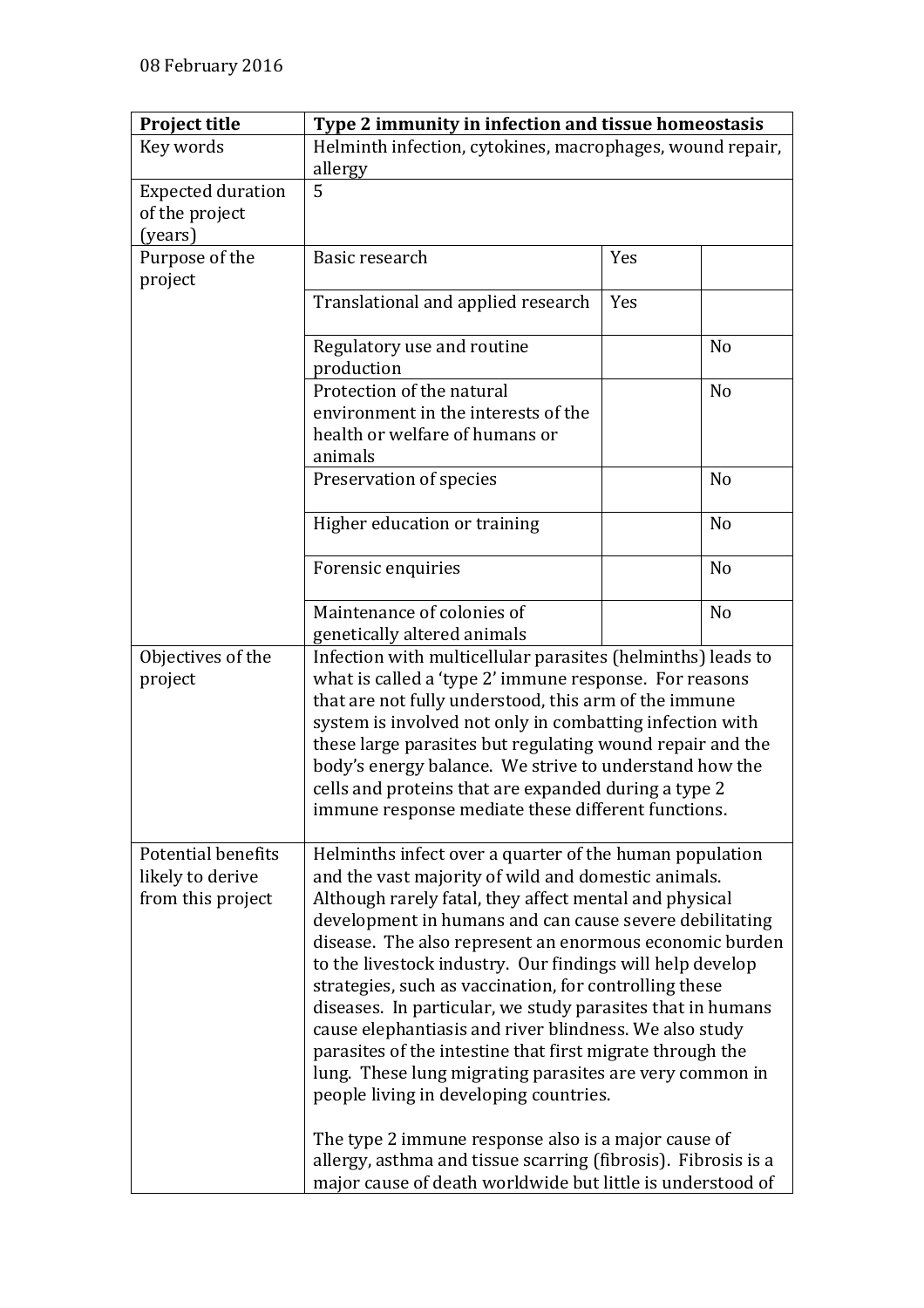|                                                                                                                                          | its root causes. We expect our work to reveal important<br>details of how these diseases develop, helping in the future<br>development of therapies.<br>Diseases of metabolism are considered a major challenge<br>for the western world and increasingly in developing<br>countries. The unexpected discovery that cells and<br>proteins of the 'type 2' immune response interact with fat<br>cells to regulate metabolism will open the doors for novel<br>approaches to treating obesity and diabetes.<br>Most of the work we do is fundamental research designed<br>to unravel the details of the interactions between cells of<br>the immune system and the rest of the body. Therefore,<br>we don't expect to generate or test therapies directly.<br>However, the work we do will provide important<br>knowledge for those involved in direct translational<br>programmes. |
|------------------------------------------------------------------------------------------------------------------------------------------|-----------------------------------------------------------------------------------------------------------------------------------------------------------------------------------------------------------------------------------------------------------------------------------------------------------------------------------------------------------------------------------------------------------------------------------------------------------------------------------------------------------------------------------------------------------------------------------------------------------------------------------------------------------------------------------------------------------------------------------------------------------------------------------------------------------------------------------------------------------------------------------|
| Species and<br>approximate<br>numbers of<br>animals expected<br>to be used, and<br>anticipated period<br>of time                         | The majority of animals we will use will be mice. We<br>expect to use approx. 55,000 over 5 years. Approx. half of<br>these will be used for breeding strains that have specific<br>gene modifications needed to test particular hypothesis.<br>We will also use approx. 5000 jirds and rats to maintain<br>life cycles of the helminth parasites.                                                                                                                                                                                                                                                                                                                                                                                                                                                                                                                                |
| <b>Expected adverse</b><br>effects and the<br>likely/expected<br>level of severity.<br>What will happen<br>to the animals at<br>the end. | The vast majority of animals will experience no adverse<br>effects or only mild adverse affects. The parasite infections<br>are generally well tolerated and will rarely even reach<br>moderate severity. Some manipulations that make animals<br>more susceptible to infection may increase the severity<br>from mild to moderate. All animals will be killed before<br>they exceed moderate severity limits.                                                                                                                                                                                                                                                                                                                                                                                                                                                                    |
| <b>Application of the</b><br>3 Rs                                                                                                        |                                                                                                                                                                                                                                                                                                                                                                                                                                                                                                                                                                                                                                                                                                                                                                                                                                                                                   |
| 1. Replacement<br>Why do animals<br>need to be used,<br>and why non-<br>animal alternatives<br>cannot be used.                           | Our studies rely on looking at the immune response to<br>infection or other conditions in the context of the whole<br>body. We cannot replicate these processes outside the<br>No alternatives for exist for parasite migration<br>body.<br>through the body, wound repair in the tissues, effect of<br>dietary manipulation on parasite survival exist. Further,<br>these processes involve multiple body systems. In<br>particular we study how cells move through the body<br>during disease, whether they expand at the site of infection<br>and injury by dividing or whether they come in from the<br>blood. These processes are tightly regulated by multiple<br>systems in the body and cannot be studied in cell culture                                                                                                                                                 |